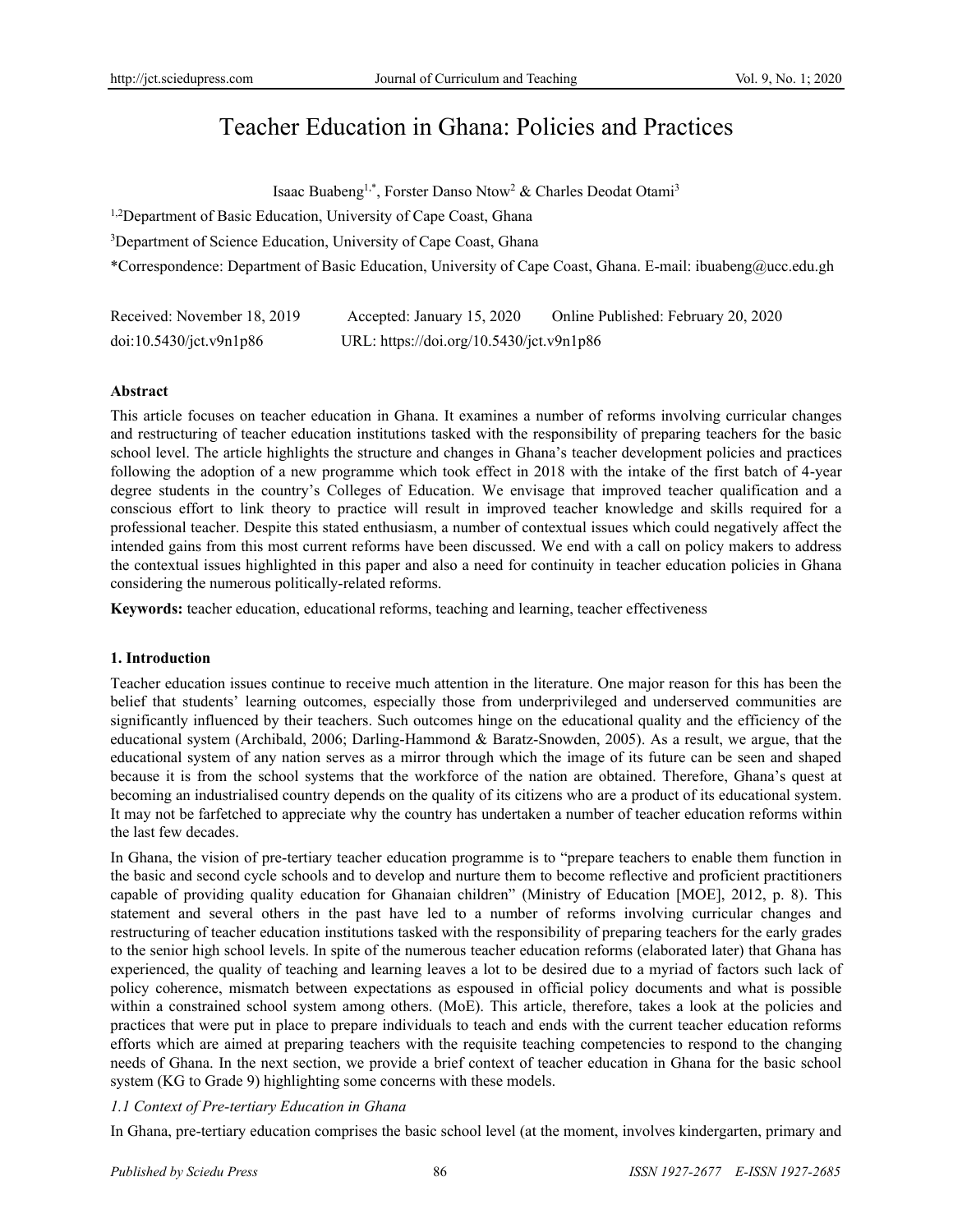junior high schools), the second cycle level (senior high school, technical/vocational institutions) and special schools. The preparation of teachers to teach at the basic school level takes place in post-secondary institutions known as the College of Education (CoE). Currently, there are 48 Colleges of Education (CoE) in Ghana, up from 38 in 2014. The increase is due to the government absorbing 10 private CoE with the aim of expanding the infrastructural facilities in the colleges. These CoE, prior to the current reforms which began in 2014, offered three-year Diploma in Basic Education (DBE) programmes. However, there are also two universities (University of Cape Coast and University of Education, Winneba) which are traditional teacher education institutions with the mandate to prepare teachers to teach at various educational levels including at the basic schools. Notwithstanding this, some graduates, who are not prepared to teach, from other universities find their way to the classroom to teach at either the primary, junior high, or senior high schools. The subsequent paragraphs provide further details on the categories of the teachers in the pre-tertiary schools.

All teachers in the pre-tertiary education sector are categorised into professional and non-professional teachers (MoE, 2012). The minimum teaching qualification of professional teachers for basic school level had been the Diploma in Basic Education obtained from an accredited higher educational institution for training teachers, i.e. CoE. The minimum teaching qualification of professional teachers for second cycle level is a Bachelor's degree in Education designed in the appropriate subject(s) for that level, or a BA/BSc (in a teaching subject) in addition to a post-graduate diploma in education (PGDE) or its equivalent.

The non-professional teachers are categorized into two: persons holding the Senior High School (SHS) certificate with three credits including English and mathematics and persons with diploma from accredited polytechnics (now technical universities) and university graduates without certificate in education (MoE, 2012). This situation raises concerns about the professionalism of teaching in Ghana considering that any graduate with any academic qualification can be employed to teach.

Also, there are various pathways that an individual can use to enter the teaching profession as follows:

1. Three-year Diploma in Basic Education (DBE). Accredited Colleges of Education (CoE) are responsible for the training of these teachers. Teachers from the CoE teach at the basic school level.

2. Two-year post-DBE (for basic school teachers). The programme is designed for teachers who already possess the DBE. These teachers get trained from the University of Cape Coast or University of Education, Winneba. Such training is mostly voluntary as at the time teachers were not required to obtain a Bachelors to teach at the basic school level.

3. Four-year bachelor's degree (for both basic and second cycle schools). These are graduates from mostly the University of Cape Coast and University of Education, Winneba. That is, while the CoE prepared teachers who graduated with a DBE to teach at the basic school level, the two traditional teaching universities offered degree programmes for prospective teachers at this level.

4. Two-year DBE (sandwich) program for teachers who already possess initial professional teacher's Certificate "A" 3-Year post-secondary qualification. This is offered through the CoE by the University of Cape Coast.

5. Our-year (distance education) Untrained Teacher's Diploma in Basic Education (UTDBE) for practicing teachers who have not received initial professional teacher training (non-professional teachers with senior high school certificate). This programme is offered in the CoE in partnership with the Teacher Education Division (TED) of the Ghana Education Service as an ad hoc measure to increase teacher numbers to handle basic schools especially in rural communities (Asare & Nti, 2014).

From the foregoing, teacher education in Ghana has different pathways. This has led to a number of criticisms of the system. The first criticism has to do with the mode of delivery which has been described as "following traditional teacher education programme" (Anamuah-Mensah & Benneh, as cited by Asare & Nti, 2014, p.3). A second criticism has to do with the lack of a common framework to prepare teachers with since the curricular followed in these institutions tended to be varied in nature. For example, apart from the CoE which follow a common curriculum developed by the Institute of Education the other pathways follow different curricular. For instance, while the CoE provide a yearlong school-based teaching practice in addition to a semester long campus-based peer teaching, their colleagues offering an education degree in the University of Cape Coast (UCC) engage in a semester long school-based teaching experience. Such variations can have implications on the learning experiences of prospective teachers such as ability to cope with the complexities of teaching thereby minimising the reported challenges beginning teachers face in schools. As such, while the differences in curricular, CoE versus universities, are good for innovations in teacher education, it can also lead to very different teachers being produced based upon the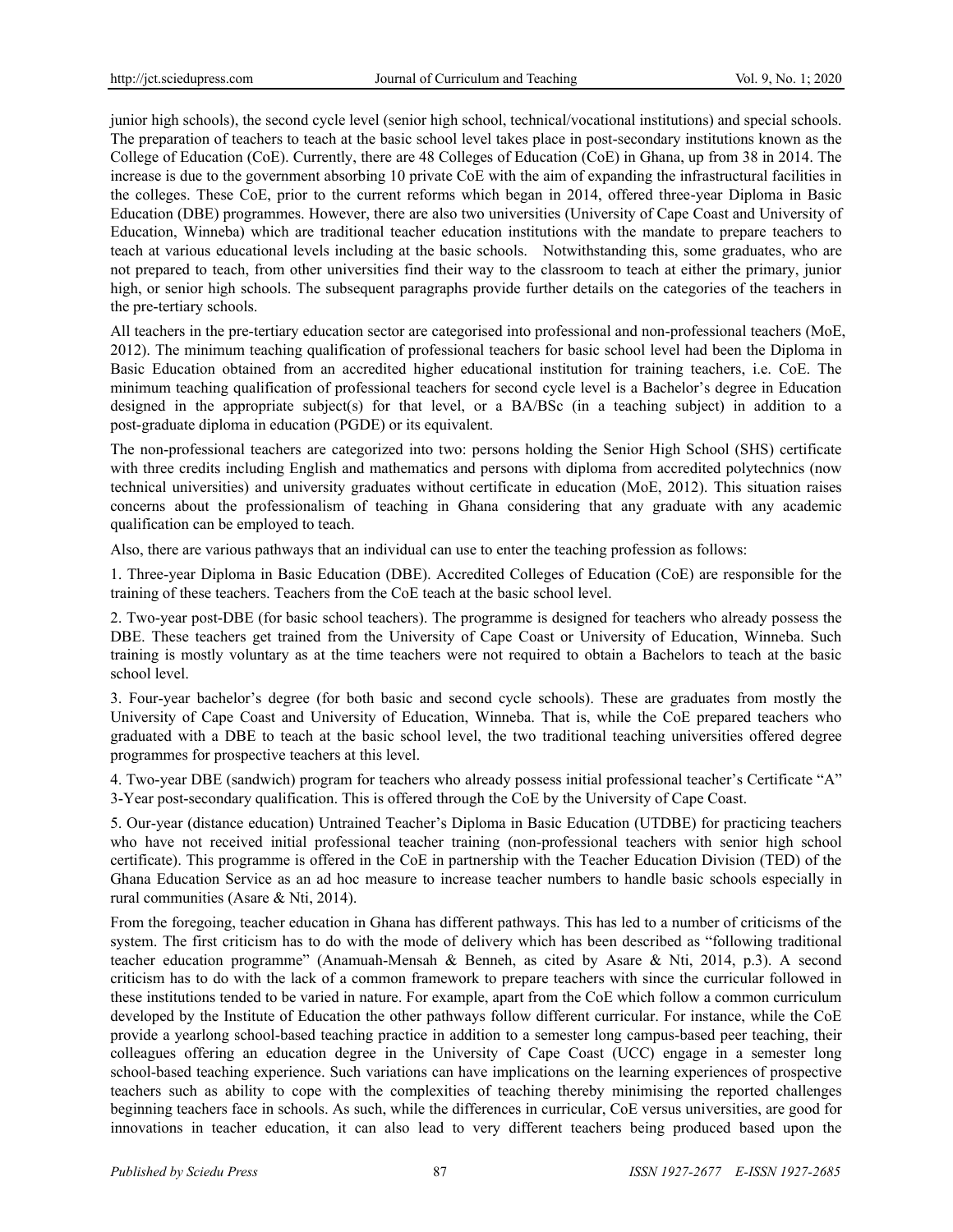instructional philosophies of the various institutions and whether or not such ideas are in tandem with the national aspirations in terms the 'kind' of teacher required to teach at the basic school level. Additionally, the fact that individuals with senior high school certificate can be employed to teach raises concerns about the quality of teaching and learning across the country and also the image of teaching.

In summary, the different pathways to teaching in Ghana raise a number of concerns such as: 1) With the teacher education institutions using different curricular in preparing teachers to teach, are the competencies and knowledge being acquired by the graduates of these institutions comparable? 2) Are these curricular such that they confirm with a national vision of who a 'good' teacher is, assuming such a vision exists? 3) Can there be a national consensus on criteria on quality teacher indicators without sacrificing academic freedom to innovate? In the next section, we focus on various teacher education reforms carried out in Ghana.

### *1.2 Teacher Education Reforms in Ghana*

Teacher education reform initiatives in Ghana have largely been influenced by socio-political changes. That is, nearly every political party that has ruled the country since independence has engaged in some form of teacher education reforms which were aimed at preparing qualified teachers to meet the educational needs of the country. These reforms have produced different sets of teachers with different types of certificates (Anamuah-Mensah, 2006). Teacher Training Colleges (TTC), now known as Colleges of Education, initially offered 2-year Post-Middle Certificate "B" programs, followed by 4-year Post-Middle Certificate "A" and 2-year Post-Secondary Certificate "A" programmes. In the 1980s, the 2-year Post-Secondary programme was extended to a 3-year program, but ran alongside the 4-year certificate "A" programs until it was truncated (Newman, n.d.). However, the reforms yielded little impact on students' learning outcomes (MoE, 2012) such as achievement and development of critical values like problem solving. In recent times, there have been two pieces of major legislation related to teacher education preparation which are aimed at transforming the country's educational system.

The first legislation is the passing of the 2008 Education Act (Act 778). Under the Act, Section 9 called for the creation of a National Teacher Council (NTC) which has since been established. The NTC is mandated to establish professional practices and ethical standards for teachers and teaching, and registration and licensing of individual seeking to enter the teaching profession. The Act also empowers the NTC to withdraw the license of any teacher who misconducts him/herself and does not adhere to the professional code of ethics governing the teaching profession in Ghana. As such, ACT 778 is focused on making teaching in Ghana a profession with clear codes of ethics and minimum acceptable competencies of those who get to teach at the pre-tertiary institutions in the country.

The second legislation is the Colleges of Education Act 847 to upgrade CoE into tertiary institutions. Following this legislation and with effect from October, 2018 the CoE were upgraded to four-year degree awarding institutions and no longer three-year diploma awarding Colleges. Prior to the enactment and passage of Act 847, the CoE were designated as TTC and were under the supervision of the Ghana Education Service, the body responsible for pre-tertiary teacher education. The passage of the Colleges of Education Act 2012, Act 847 has provided legal backing to their new elevated status. The colleges have since been under the National Council for Tertiary Education (NCTE). The NCTE is a government body responsible for the regulation of tertiary education institutions in Ghana.

## **2. Teacher Preparation Programme Design**

Prior to the implementation of the current teacher education reforms in 2019**,** the preparation of pre-service teachers for the basic school level followed a dual mode where both content and methodological courses were taken within the stipulated period of the programme. In this structure, prospective teachers took a number of content courses as well as the pedagogical courses concurrently. Also, the structure allowed for three types of prospective teachers – the generalist, who are trained to teach all subjects at the elementary level (grades 1 to 6); early childhood educators and the specialist teachers who are usually at the JHS. The model of teacher development is shown in Figure 1.

Irrespective of the type of teacher to be produced, the programme design had four features. They are; 1) a number of content courses related to the subjects to be taught at the basic school; 2) methodology courses to equip prospective teachers with instructional skills to be able to handle various topics in the basic school curriculum and at a grade for which they are been prepared to teach; 3) practicum (teaching experience) which comes in two phases. The first phase; often referred to as on-campus teaching practice requires prospective teachers to engage in peer teaching on their campuses for a semester. This peer teaching is done under the supervision of tutors on the various CoE campuses who are subject specialists. An assumption underlying this phase is to provide opportunity for the prospective teacher to teach in a familiar environment thereby boosting their self-confidence as teachers. Also, this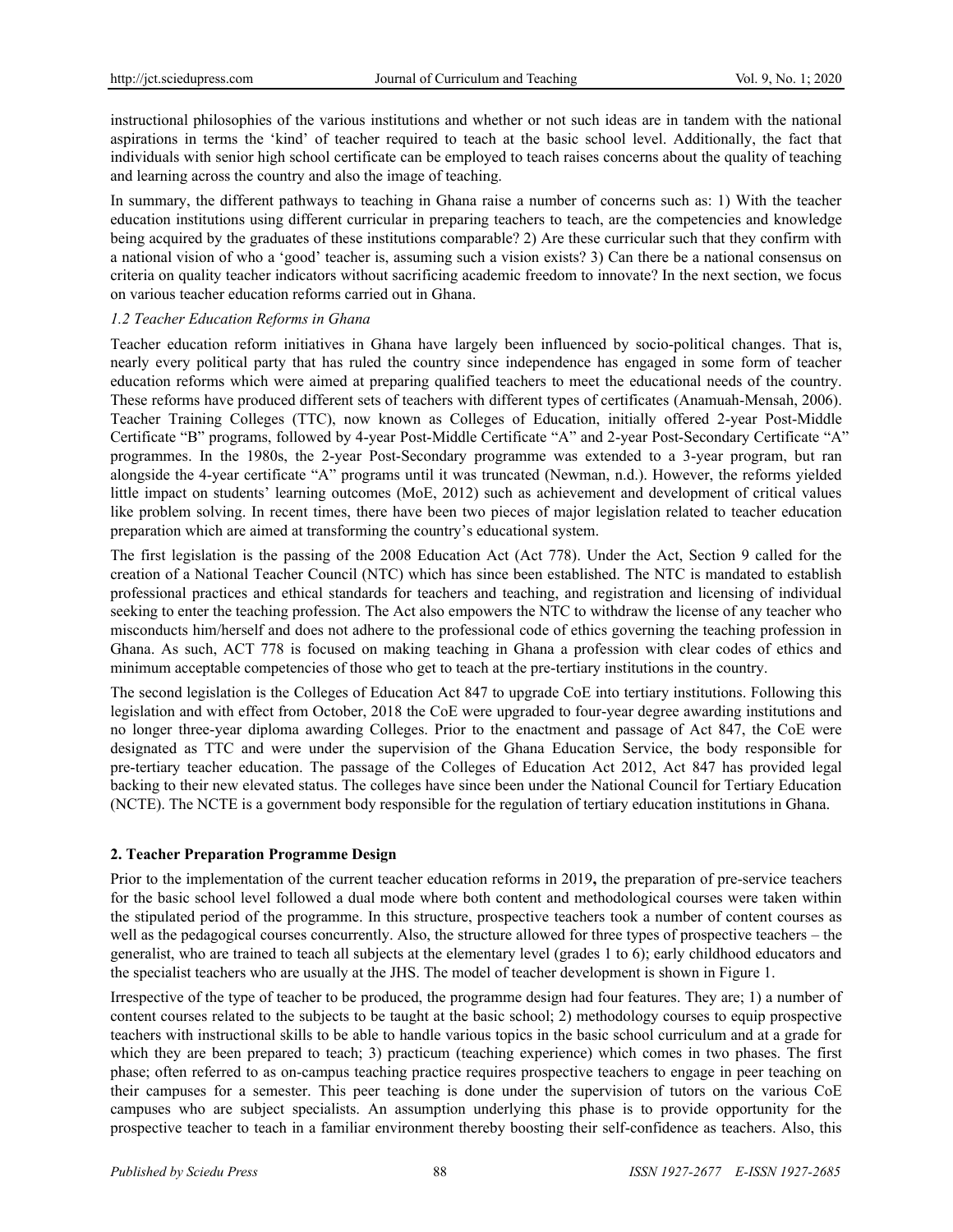phase allows the tutors to reinforce what has been taught in the various courses (i.e. content, methodology, psychology and curriculum) through the feedback they provide and also enable the prospective teachers modify/develop some professional competencies before going into the basic schools.



**Figure 1.** The Phases of Teacher Development Model

The second phase, commonly referred to as off-campus teaching practice or field experience, offers prospective teachers the opportunity to teach in a real classroom with all its complexities. During this phase, prospective teachers are supervised by tutors from their college as well as experienced teachers of their placement schools. It is anticipated that when prospective teachers go through this model of teacher development, they would acquire deep knowledge of the content in the various subject areas, become well-versed in methodology and also skilfully integrate content knowledge acquired and the pedagogical knowledge for classroom instruction. The fourth feature requires prospective teachers to take courses in literacy studies in areas such as English, Information Literacy, Computing and a Ghanaian language (mostly informed by the location of the College).

From the foregoing, it can be inferred that the Diploma in Basic Education programme covered all the essential knowledge and skills that a teacher requires to teach. However, there have been criticisms aimed at the minimum entry qualification of a Diploma to teach (compared to most countries in the world which requires a minimum of a First degree) and its attendant inadequate content considering the credit requirement for the award of a Diploma. This begs the question, so where do we go from here?

### **3. Teacher Preparation and Students' Achievement: What should be included in the Teacher Education Programme?**

Educational underachievement has been associated with many factors, for example, socioeconomic and language background factors. However, there is increasing evidence to suggest that teacher and teaching quality is a prevailing predictor of students' achievement (Darling-Hammond, 2000, 2006; Darling-Hammond & Baratz-Snowden, 2005; Ell & Grudnoff, 2013; International Association for the Evaluation of Educational Achievement [IEA], 2012). Over the years, researchers have defined quality teachers as being those who form effective learning relationships with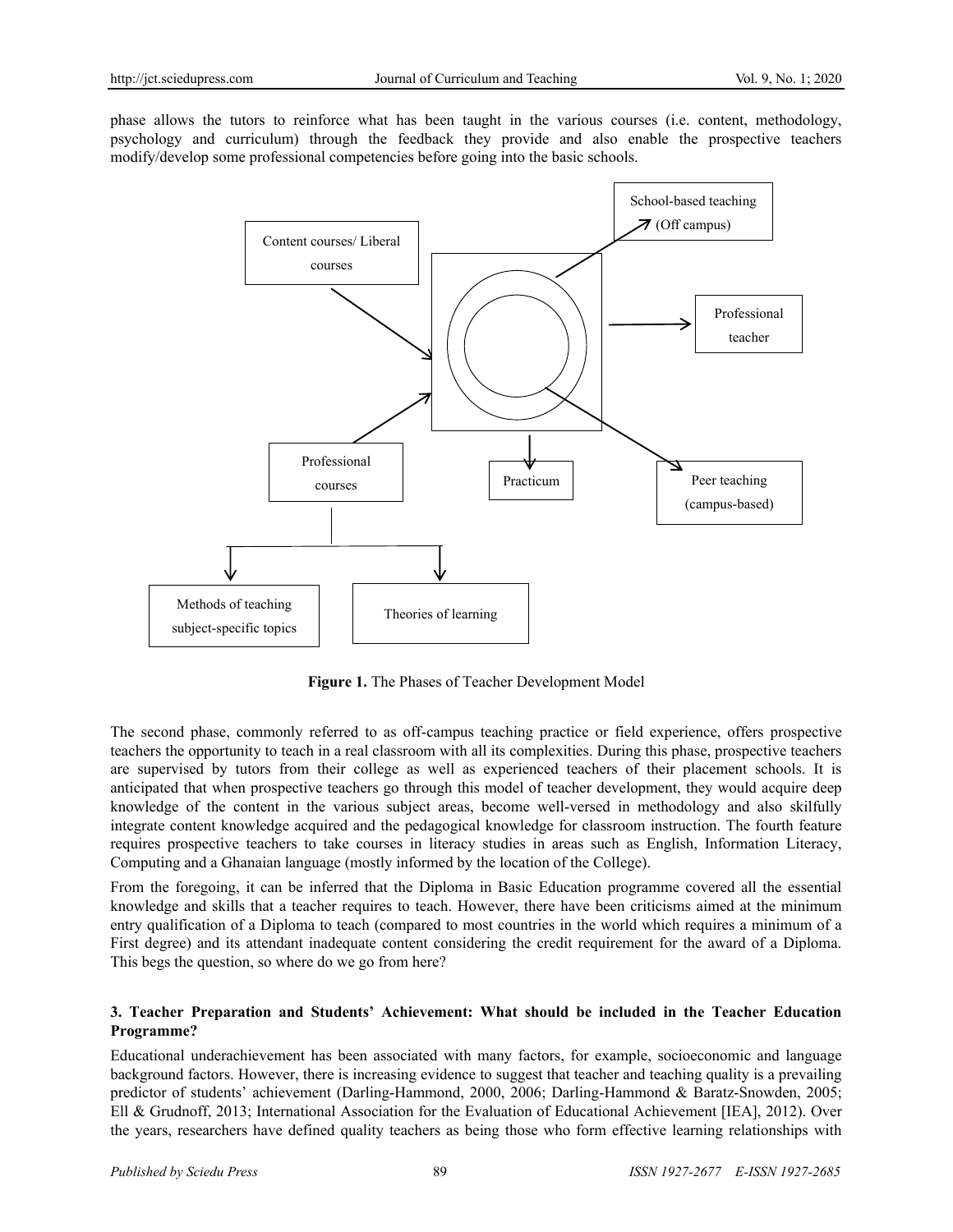students and teach in culturally appropriate and responsive ways, and are able to overcome all other influences on student achievement (Ell & Grudnoff). The authors, based on their findings, commented that to improve student achievement and/or eliminate under achievement, the quality of teaching should be improved.

In order to improve the quality of teaching, Darling-Hammond and Baratz-Snowden (2005) outlined three general intersecting areas of knowledge that beginning teachers must acquire, and this has implications for what is included in initial teacher education programmes. Firstly, knowledge of learners and how they learn and develop within a social context; secondly, understanding the subject matter and curriculum goals (skill to be taught) in light of the social purposes of education; and thirdly, understanding the teaching in light of the content and learners to be taught, as informed by assessment and supported by a productive classroom environment (Darling-Hammond & Baratz-Snowden, p. 5).

The need to provide relevant knowledge and understandings that are contextually and pedagogically appropriate is indispensable (Bailey et al., 2011; Loughran, Berry, & Mulhall, 2012). Teacher education programmes should reflect what is known about learning and teaching. Since the most important aim of education is to promote student learning, theories and ideas about learning and their application to teaching practice should be an essential part of any teacher education programme (Darling-Hammond & Bransford, 2005). The evolving concept of learning has moved from reinforcement of positive learning behaviours and information processing to more active ways by which learners can make sense of new knowledge using socially mediated or negotiated ways of learning can be explored in terms of developing teachers' adaptive expertise (Conner & Sliwka, 2014). For the above objectives to be achieved, Darling-Hammond (2006) described three important components that teacher education providers should be concerned with. These are: tight coherence and integration among papers and between coursework and practicum teaching work in schools; extensive and intensively supervised teaching work integrated with coursework using pedagogies that link theory and practice; and closer, proactive relationships with schools that serve diverse learners effectively and develop and model good teaching (p. 300). She contends that schools of education have to design programmes to help prospective teachers to understand teaching and learning so that they can enact these understandings in the classroom.

Though the Ghana education system is attending well to the qualities (developing understandings of the teaching and learning processes), the issue of coherence and integration remains a challenge for teacher education providers Ghana. There is no specific agreement about the core content (subject matter knowledge) amongst the different providers and the organisational and teaching arrangements for student learning experiences. Teacher educators continue to have divided opinions over these matters.

International studies about effective approaches to teaching and learning, such as findings from the OECD Innovative Learning Environments (ILE) Project (Organisation for Economic Co-operation and Development [OECD], 2013) mean that adjustments to teacher education are required to accommodate the needs of today's learners and what we know makes a difference to learning. Recently, Conner and Sliwka (2014) indicated the implications of the ILE work for initial teacher education. The authors argued that initial teacher education should adhere to the "seven transversal learning principles" (pp. 165-166) if prospective teachers are to be effective in their learning environments in which they will be expected to teach.

As indicated earlier that a change in ruling party has often led to some teacher education, the recent change in governance in 2016 provided another opportunity to review and reform the educational system including teacher preparation. A significant change has been the upgrade of existing Diploma-awarding CoE into 4-year degree awarding institutions. This move provided an opportunity to overhaul both the structure and content of the country's teacher education programmes. Issues such as those raised by Darling-Hammond and Baratz-Snowden (2005) can be critically reflected on in the design of the most recent efforts at teacher education in Ghana. Issues such as what subject matter content knowledge is needed by a basic education teacher, how to bridge the gap between theory and practice with its attendant apprenticeship of observation (Lortie, 1975) and developing better relationships between teacher education institutions and placement of schools need to be attended to. Thus, significant changes are imminent in the initial teacher education programmes in Ghana.

## **4. Proposed Changes in the Teacher Education Programme**

Concerns have been raised about the quality of teaching taking place in the Ghanaian classrooms as mirrored in persistent and continuous underachievement of pupils in the basic education system (MoE, 2017). In view of this, the Government of Ghana through the Ministry of Education in collaboration with UKAid initiated a project called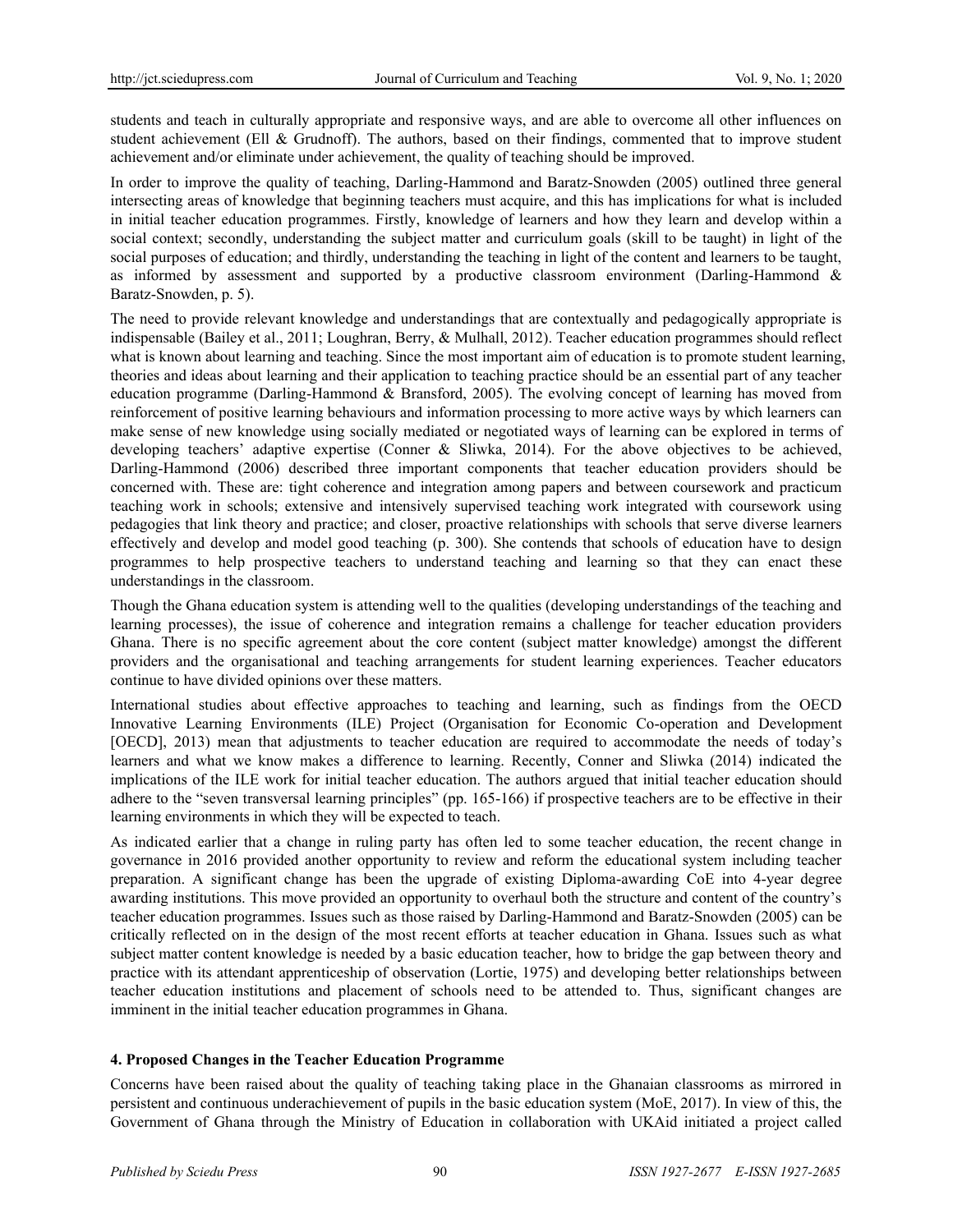Transforming Teacher Education and Learning (T-TEL). The aim of the project is to "transform the delivery of pre-service teacher education in Ghana by improving the quality of teaching and learning through support to all public Colleges of Education". This has led to a development of National Teacher Education Curriculum Framework (NTECF) and National Teachers' Standards (NTS) to guide the development of teacher education programme across the country and also set minimum professional competencies in the teaching profession. These two documents, NTECF and NTS, are expected to be used in developing new curricular to replace the current curriculum which has been in place for nearly two decades. Such a move addresses a criticism raised earlier about lack of commonality in the preparation of prospective teachers in the various teacher education systems due to the use of varied curricular and philosophies underpinning these programmes.

The NTECF has four pillars constituting the knowledge leading to the initial teacher qualification. The proposed weightings for the four pillars are shown in Table 1. Although they appear as distinct knowledge bases, there is an implicit understanding that these pillars are integrated to prevent any fragmentation in knowledge (Britzman, 1991).

| Pillar                                           | Proposed percentage of credit hours |      |            |            |
|--------------------------------------------------|-------------------------------------|------|------------|------------|
|                                                  | $K-P3$                              | P4-6 | <b>JHS</b> | <b>SHS</b> |
| Subject and curriculum Knowledge                 | 25                                  | 25   | 40         | 60         |
| Pedagogic Knowledge                              | 25                                  | 25   | 20         | 18         |
| Literacy Studies: Ghanaian Languages and English | 20                                  | 20   | 10         | 5          |
| Supported Teaching in School                     | 30                                  | 30   | 30         | 17         |
| Total                                            | 100                                 | 100  | 100        | 100        |

**Table 1.** Proposed Weighting for the Four Pillars of Initial Teacher Education

Source: MoE (2017)

The NTECF is expected to be practice-focused with 30% of the total assessment marks being related to practical assessments of teaching competences. Also, it will focus on ensuring that teachers are confident in the use of learner-centered approaches, including use of ICT, to encourage critical thinking and problem solving. Teaching practice in schools (supported teaching in the language of the new curriculum), will play a central part in the learning process with student-teachers spending time in partner schools in years 1, 2, 3 and 4, not just in Year 3 as is the case with the current Diploma. The literacy studies in Table 1 covers Ghanaian languages, English and French. Although Ghana is a multilingual country with 86 spoken languages and dialects, nine of the languages are taught as subjects in schools. In addition, French and Arabic are taught as foreign languages. Students have the option to major and/or minor in any of the languages taught in the schools. The NTS provides a set of expectations that should inform all those involved in teacher education and teachers (pre-service and in-service) about the knowledge-based teachers should possess what they should do with the various knowledge-types and the values to be exhibited both in school and the larger community. The NTS has the following philosophy:

Teacher education in Ghana aims to prepare teachers imbued with professional skills, attitudes and values as well as the spirit of inquiry, innovation and creativity that will enable them to adopt to changing conditions; use inclusion strategies and engage lifelong learning. The teachers are required to have a passion for teaching in the school community but also in the wider community and act as agents of change (MoE, 2017, p.10)

The NTS is grouped into three domains, each with its own sub-group:

a) Professional values and attitudes. The sub-groups are 1) professional development and 2) community of practice.

b) Professional knowledge with sub-groups being 1) knowledge of educational framework and curriculum, and 2) knowledge of learners.

c) Professional practice with the sub-divisions being 1) managing the learning the learning environment 2) teaching and learning and 3) assessment.

From the NTS, what teachers are expected to value, know and do are incorporated in the three domains and sub-divisions that constitute it. The domains intersect with each other with the aim of developing a teacher competent enough to teach in the Ghanaian classroom at the end their four-year training programme.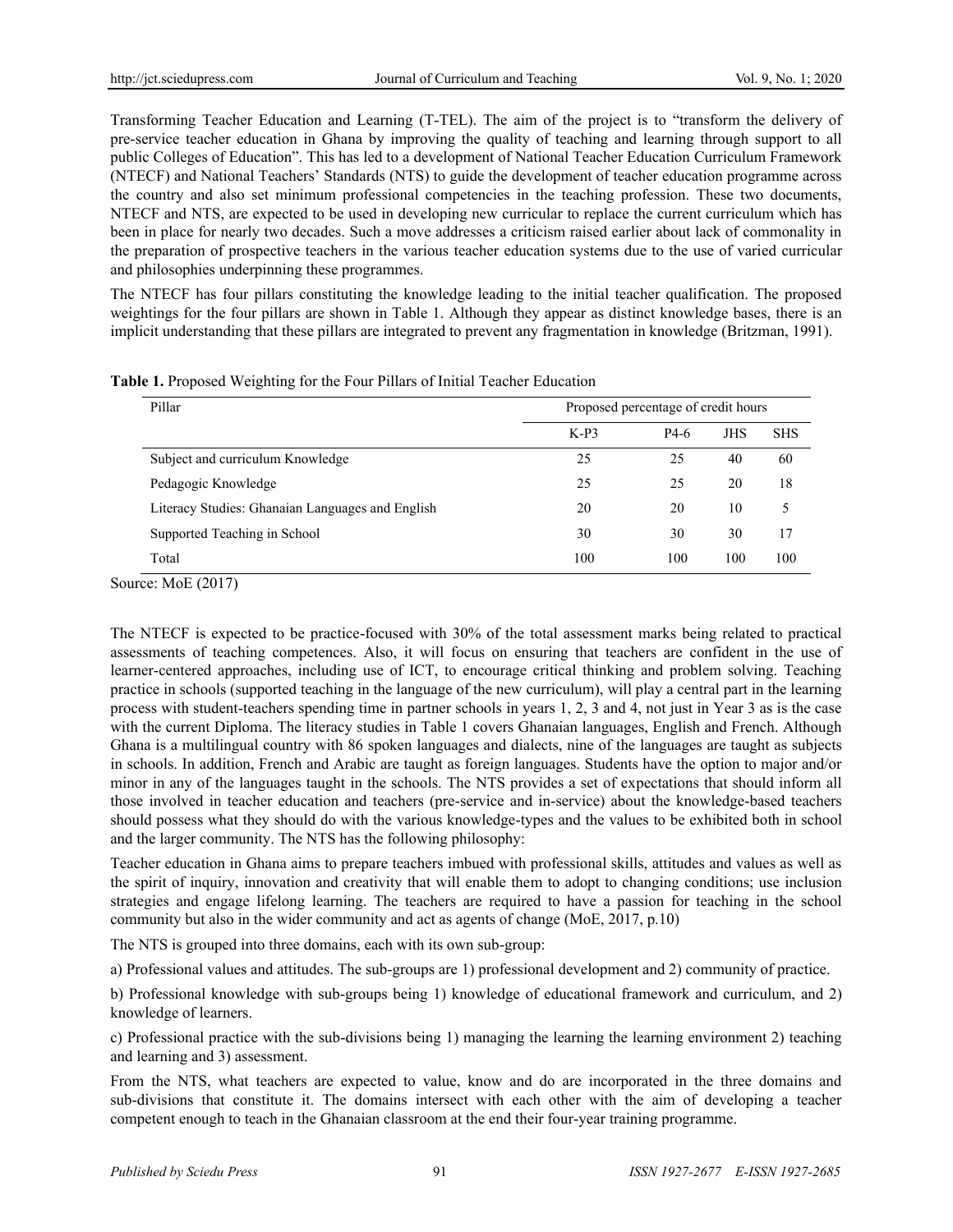This reform has led to a number of changes in the teacher development programme which took effect in 2018 with the intake of the first batch of 4-year degree students in the CoE. First is the introduction of specialism at the pre-tertiary viz; Early grade level (KG -P3), Upper Primary (P4-P6), JHS and SHS. This is a marked change in how teachers have been prepared over the years. In the last few years prospective teachers from the CoE could be categorized into three groups namely: generalists who were expected to teach all school subjects at the primary school, the specialists including mathematics and science teachers, and early childhood teachers. The introduction of the four areas of specialism means that prospective teachers, ultimately, will be licensed to teach at very specific grade-bands within the elementary and middle school levels. Some of the anticipated benefits from such a move are to enable: 1) prospective teachers to acquire deep knowledge within a specified grade-band; 2) extensive knowledge and experiences within the chosen grade-band or specialism (MoE, 2017).

Second, the minimum entry requirement for teaching is Bachelors in Basic Education and no longer Diploma. Since October 2018, all new entrants to the CoE are admitted to pursue Bachelor in Basic Education programmes. The upgrade from Diploma to Degree means an increase in credit weightings and hence, courses to take thereby providing opportunities for prospective teachers to deepen their content knowledge. Such a move may help address some of the concerns about the adequacy of the content knowledge teachers possess as a proxy to the quality of teaching. Additionally, there are clearly defined teaching standards to help bench-mark the quality of teaching. Again, the NTECF is intended to guide all universities offering teacher education in their development of programmes so there is a shared vision of the kind of teacher Ghana needs. While the demand to follow a common framework in developing teacher education programmes may stifle curricular innovations the advantage is the near similarity in design thereby minimizing any variations and teacher competencies as pertains in countries without a national curriculum or framework. It also ensures that the quality of learning a student experiences is not due to the institution his or her teacher graduated from.

Furthermore, there is a change in how the field experience component is organized. In the new teacher development model prospective teachers are to engage in what is referred to as supported teaching in school (Pillar 4, see Table 1) throughout the eight semesters of study. This implies that prospective teachers get to familiarize themselves with the professional aspect of teaching while taking various courses at college. That is, student teachers, right from the first year, first semester, will start to acquire teaching experiences through regular school-based practicum to observe and also co-teach with a more experienced in-service teacher. This is in sharp contrast with the old model of teacher development where supported teaching (practicum), the on-campus segment happens for a semester during the second year of the three-year programme with the off-campus occurring for the whole of the third year, which is the final year of the programme. Such a design in learning to teach, if properly organised, can provide immediate reinforcement of the theory being learned in the CoE as the prospective teachers visit the schools and come back to campus to share their experiences for the needed theoretical underpinning and possible strategies to address them.

Assessment strategies have also changed. In the new framework, there is strong emphasis on formative assessment to support learning. Globally, many teacher education programmes have shifted to criterion-based forms of assessment and use of professional standards and rubrics as a basis for formative assessment in teacher education due to standard-driven reforms (Conner & Sliwka, 2014). Portfolios, in which prospective teachers document and reflect upon their own learning, have become more common. The NTECF prescribes specific assessment for each pillar of the curriculum. The student teachers are to be assessed within the three domains of NTS and aligned to the pillar of the curriculum framework such that at the end of the four year training they would have acquired subject specific, pedagogical and assessment skills to teach at the age, ability and aptitudes of the learners they are being trained for.

At the heart of the strategies for assessment is the creation of a professional portfolio which should include: 1) evidence of learning from the training institution in the form of assignment, examinations and lecture notes and 2) evidence of learning from in-service school in the form of lesson plans, study notes, resources, assessment records, learner exercise books, evaluation form from mentors among others. It is expected that prospective teachers who are still learning to teach would be realistically and fairly assessed against the teaching standards with particular emphasis on their creative and innovative skills as well as their possession of identified professional values and attitudes.

The National Teaching Council, NTC, has also commenced the licensing of the teaching profession. Once student-teachers have completed their 4-year Bachelor of Education degree, they will then spend one year teaching in the basic schools (pre-tertiary level), after which they will receive their license to practice and achieve qualified teacher status.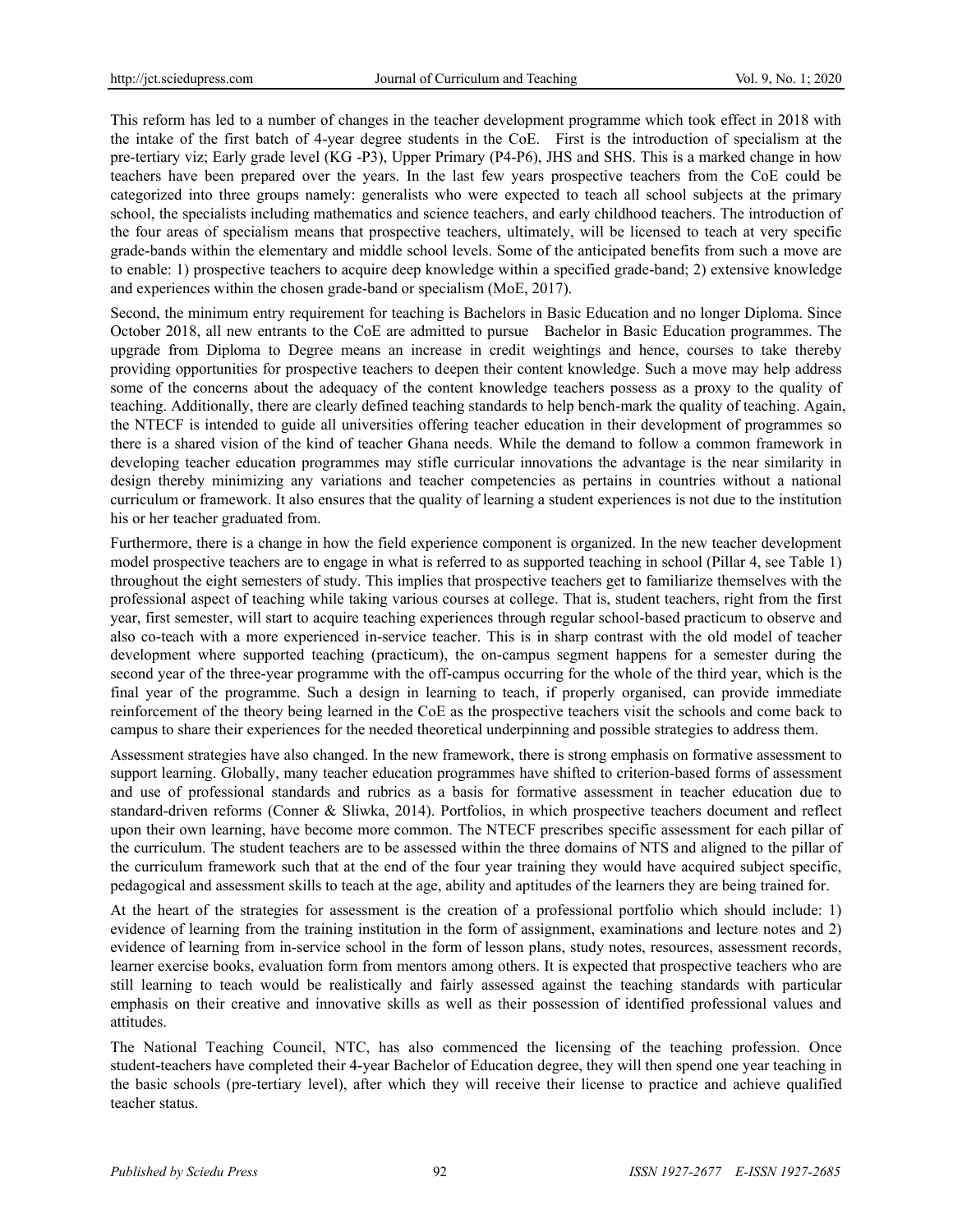#### **5. Implications and Conclusion**

Ghana is one of the African countries whose learners perform exceptionally poorly in international benchmark assessments with teacher quality being a concern (Buabeng, Owusu, & Ntow, 2014). The International Association for the Evaluation of Educational Achievement [IEA] (2012) highlights poor quality of teaching and teachers' poor content knowledge as some of the contributing factors. Hence, any efforts to upgrade the quality of teachers at the basic school level, as depicted by the NTECF and NTS should be welcome news. The introduction of the NTECF and NTS has the potential to bring about some level of improvement in the quality of teachers that are produced by the various teacher education institutions and classroom instructional practice. Improving the quality of teachers and the image of the teaching profession in Ghana is inevitable. There is the need for a competency-based approach which recognises teaching as interplay of knowledge, skills, values and attitudes to raise learning standard to be adopted as captured in the NTS document. We envisage that improved teacher qualification will result in improved knowledge (CK, PK and PCK) and skills required for professional effectiveness. Despite this stated enthusiasm, there are some contextual issues which could negatively affect the intended gains from the current reforms.

The first issue has to do with the capacity of tutors teaching in the various CoE. At the moment, not all the tutors have a research-based masters' degree, a minimum requirement, to teach at that level. This inadequate research-based preparation of the tutors could affect their ability to supervise project work (long essays) considering that the 'new' Ghanaian teacher is expected to be a reflective practitioner who engages in small-scale inquiry to address local issues. The project works are vital in building the capacity of pre-service teachers to identify and design solutions to classroom problems by engaging in action research. It is envisaged that prospective teachers will see teaching as a lifelong endeavour where the teacher is constantly seeking solutions to classroom-based challenges by conducting some basic research in their classrooms and schools. To achieve this goal will require tutors who have the expertise to provide support for the teacher trainees so that they are equipped with the necessary research skills.

A second issue regarding the tutors' capacity is whether or not they have the competency to teach undergraduate level courses. All along, the tutors have been teaching diploma courses and so with the introduction of more advanced topics in the curricular as well as new courses to the degree programme (due to an increase in credit weighting from 68 credits to at least 165 credits) they are expected to have the required academic background to effectively teach at that level. For instance, although the tutors possess a Master's degree, some of them have their degrees in subject areas which are different from the programme of study at their bachelors which is referred to as 'skirt and blouse' in Ghana. A possible effect is that the affected tutors may have to rely on their first degree knowledge to teach a bachelor's degree student which is undesirable. There is therefore a need for intensive and regular in-service training (INSET) programmes to empower the tutors to teach both the content and philosophies underpinning the teaching of the various area specializations and specific courses. Even for those who have the required master's degree in their teaching subjects, there is still a need for INSET to enable them teach especially the new courses introduced which they may have forgotten because they were not teaching those topics.

A third issue that should be attended to has to do with lesson delivery. We argue that this is where the bulk of the work is. Radical changes in teaching are called for if the visions as outlined in the NTS and NTECF are to be attained. In this regard, the content courses should be taught in ways that would make envisioned and privileged pedagogy visible to the prospective teachers. The tutors have to model this privileged pedagogy where students are actively involved in the teaching and learning situation so that the prospective teachers have new images of teaching markedly different from what they might have experienced as students at the basic and senior high school levels. This calls for the setting up of instructional laboratories which are well-equipped with relevant teaching and learning materials in the institutions for teacher training. The teaching of pedagogy courses should involve the requisite teaching and learning materials for the prospective teachers to see these materials and learn how to use them and even wean their students of them as they begin to think abstractly. Also, the dual mode of delivery which treated content as being separate from pedagogy should be discarded. The tutors teaching the content should see that the content is embedded in the pedagogy used what Britzman (1991) refers to as the separation of content from methodology.

The fourth critical issue has to do with the placement schools that will be used during the supported teaching component of the four-year programme. Considering that a number of schools in some areas are hard-to- reach, poorly equipped and with inadequate trained staff (UTDBE pathway), there is a need for careful selection of schools with well-qualified teachers to provide mentoring for the prospective teachers. With the new vision for teaching as espoused in the NTS, there is a strong need for capacity building for the in-service teachers in the schools of practice. This will ensure that the mentoring provided by the cooperating supervisors (those in the placement schools) to the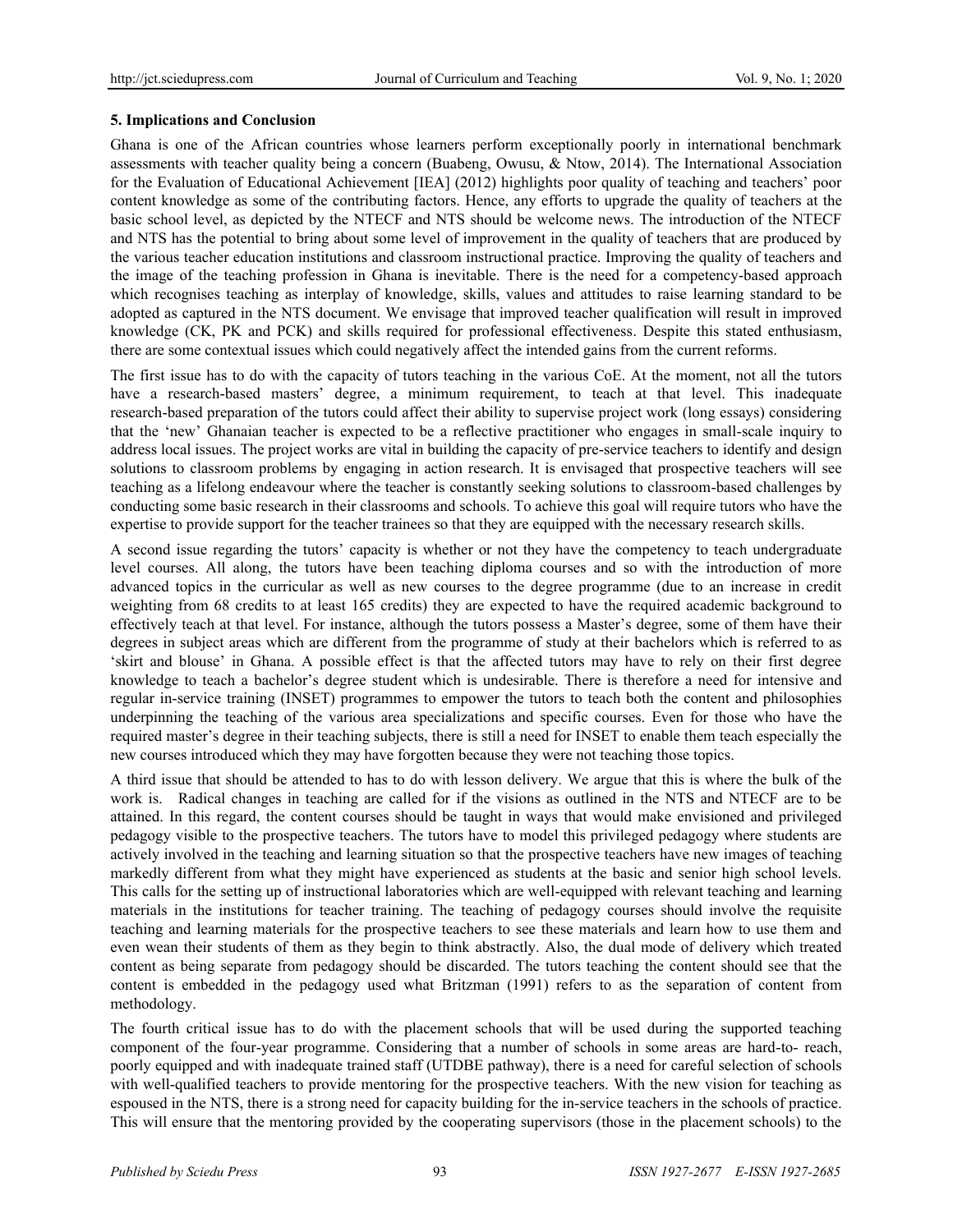prospective teachers is complementary and reinforces what has been provided them in their CoE. Otherwise, there is a strong possibility of these prospective teachers being counter-socialised by the in-service teachers as they come face-to-face with the challenging conditions some of them teachers find themselves in. This also raises the issue of: a) how are schools selected to serve as placement schools (partner schools) for the CoE students to observe and possibly learn from? b) Who gets to be a mentor in these placement schools, that is, what should be the qualification or credentials of such mentors? Currently, there is no official mentoring policy in place to address these and other concerns. It appears that prospective teachers may find themselves in schools where the mentor maybe in more training than the supposed mentee especially as more and more students have to be placed in schools.

Again, as required that all prospective teachers of all the CoE from levels 100 to 400 be on supported teaching every semester, this has the potential to disrupt the calendar of the schools they are placed. There is therefore a need to ensure that in the quest to provide real classroom context that enables teacher trainees to appreciate the complexity of teaching thereby avoiding the apprenticeship of observation phenomenon (Lortie, 1975), teaching and learning activities do not suffer unduly.

In conclusion, the current teacher education reform has potential to transform teaching as envisaged. However, without the right mechanisms in place such as model schools for prospective teachers to learn best practices from, radically different pedagogies being adopted by College tutors, and an attitudinal change by all stakeholders, this reform may well be replaced by another reform in case of a change in government due to the challenges enumerated in this paper.

### **References**

- Anamuah-Mensah, J. (2006). Teacher education and practice in Ghana. In T. R. Kolawole & P. Kupari (Eds.), *Educational issues for sustainable development in Africa* (pp. 28-40). Lasonen Johana: Institute for Educational Research.
- Archibald, S. (2006). Narrowing in on educational resources that do affect student achievement. *Peabody Journal of Education, 81*(4), 23-42. https://doi.org/10.1207/s15327930pje8104\_2
- Asare, K. B., & Nti, S. K. (2014). Teacher education in Ghana: A contemporary synopsis and matters arising. *SAGE Open, 4*(2), 1-8. https://doi.org/10.1177/2158244014529781
- Bailey, J., Blakeney-Williams, M., Carss, W., Edwards, F., Hāwera, N., & Taylor, M. (2011). Grappling with the complexity of the New Zealand curriculum: Next steps in exploring the NZC in initial teacher education. *Waikato Journal of Education, 16*(3), 125-142. https://doi.org/10.15663/wje.v16i3.40
- Britzman, D. P. (1991). Decentering discourses in teacher education: Or, the unleashing of unpopular things. *Journal of Education, 173*(3), 60-80. https://doi.org/10.1177/002205749117300305
- Buabeng, I., Owusu, K. A., & Ntow, F. D. (2014). TIMSS 2011 science assessment results: A review of Ghana's performance. *Journal of Curriculum and Teaching, 3*(2), 1-12. https://doi.org/10.5430/jct.v3n2p1
- Conner, L., & Sliwka, A. (2014). Implications of Research on Effective Learning Environments for Initial Teacher Education. *European Journal of Education, 49*(2), 165-177. https://doi.org/10.1111/ejed.12081
- Darling-Hammond, L. (2000). Teacher quality and student achievement: A review of state policy evidence. *Education policy analysis archives, 8*(1), 1-15. https://doi.org/10.14507/epaa.v8n1.2000
- Darling-Hammond, L. (2006). Constructing 21st-century teacher education. *Journal of Teacher Education, 57*(3), 300-314. https://doi.org/10.1177/0022487105285962
- Darling-Hammond, L., & Baratz-Snowden, J. (2005). *A good teacher in every classroom: Preparing the highly qualified teachers our children deserve*. San Fransisco, CA: John Wiley and Sons, Inc.
- Ell, F., & Grudnoff, L. (2013). The politics of responsibility: Teacher education and "persistent underachievement" in New Zealand. *Educational Forum, 77*(1), 73-86. https://doi.org/10.1080/00131725.2013.739023
- International Association for the Evaluation of Educational Achievement [IEA]. (2012). In M. O. Martin, P. Foy, & G. M. Stanco (Eds.), *TIMSS 2011 international results in science*. Chestnut Hill, MA: TIMSS & PIRLS International Study Center.

Lortie, D. C. (1975). *Schoolteacher: A sociological study* London: University of Chicago Press.

Loughran, J. J., Berry, A., & Mulhall, P. (2012). *Understanding and Developing ScienceTeachers' Pedagogical*